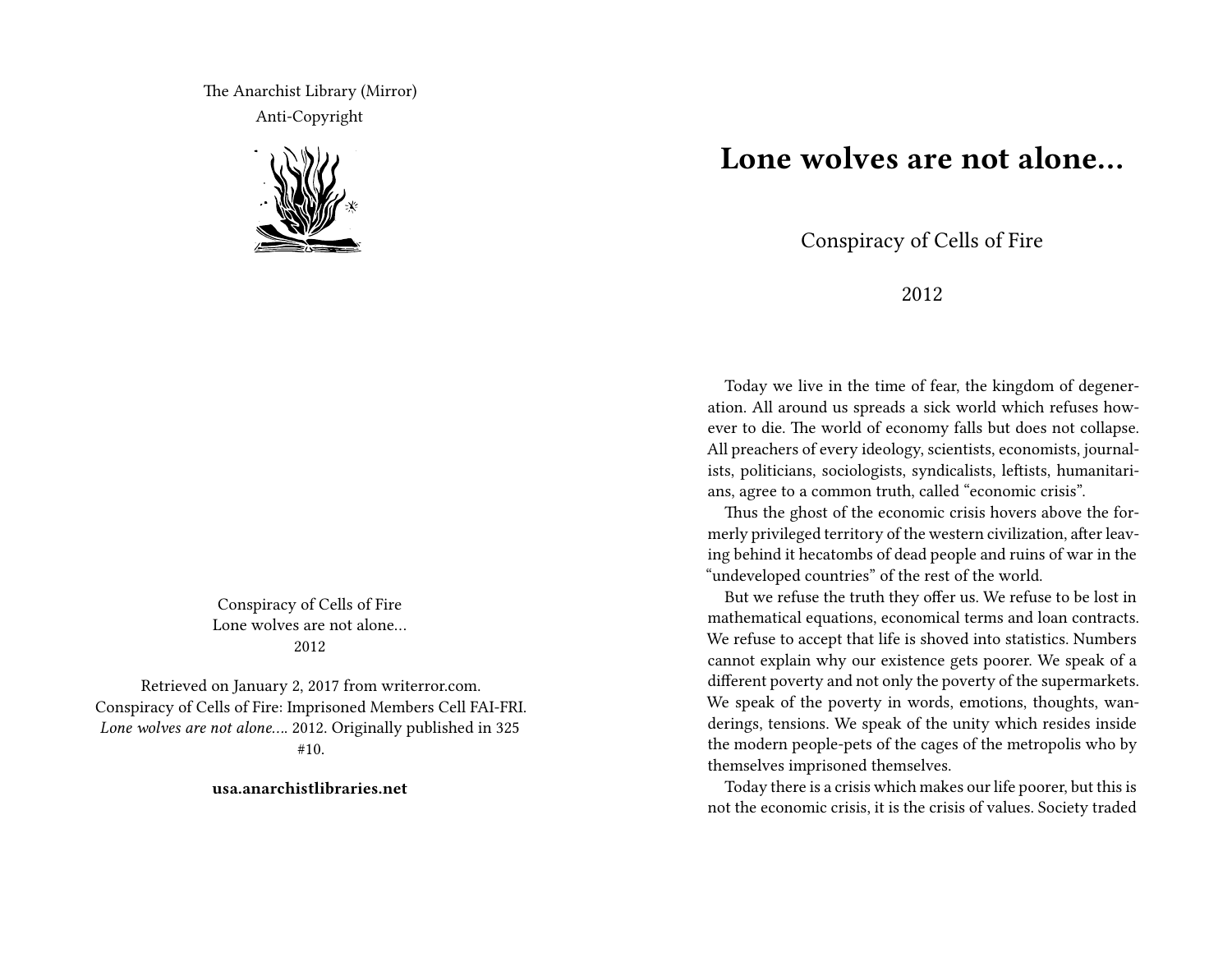the values of freedom, respect, solidarity, dignity, with a position in consumerist paradise. Now is the time for it to fall in its hell, since today it experiences the collapsing of the system which it faithfully prayed to all these years.

The ambassadors of the modern way of life speak of the savior of economy through corrective changes and development programs, while the ideologists of the left beg for the cleansing of institutions. Unfortunately, in Greece the tension of bureaucratic social anarchy also joins the dance of the absurd and fantasies the revival of dead ideologies speaking of selfmanagement of the production means and workers collectives.

Thus the socialist anarchists, while refusing the system, instead of destroying class identities and economy, speak their language. They speak of the overthrowing of the existent, without however uprooting from inside them the economic-centric logic. For us, as anarcho-individualists and nihilists, economy is not the key for liberation. Economy is a part of the problem and the problem itself. The only way to strike the heart of the problem is to destroy the economy and its distinctions and speak of human relations. The world will not become prettier or more free if we collectivize work but only if we blow up the relation of work and destroy its mentality, its ethics and culture. The same will happen with friendship, love, pleasure, the meaning of life itself.

On the road for continuous anarchist insurrection we do not keep anything which holds us down on the past. We tear down the myths of the revolutionary subject, of the proletariat, of the eternal wait for the right objective conditions, the social likeness towards the population, this slow moving mass which with its inactivity stops us from breathing….

Therefore, looking back in time, we recognize as our own prints, the traces left behind by some lone wolves, who walked then against their time. It is all those conspiratorial anarchists illegalists who made the anarchist insurrection their only home land. It is those who chose to stay away from the glory of the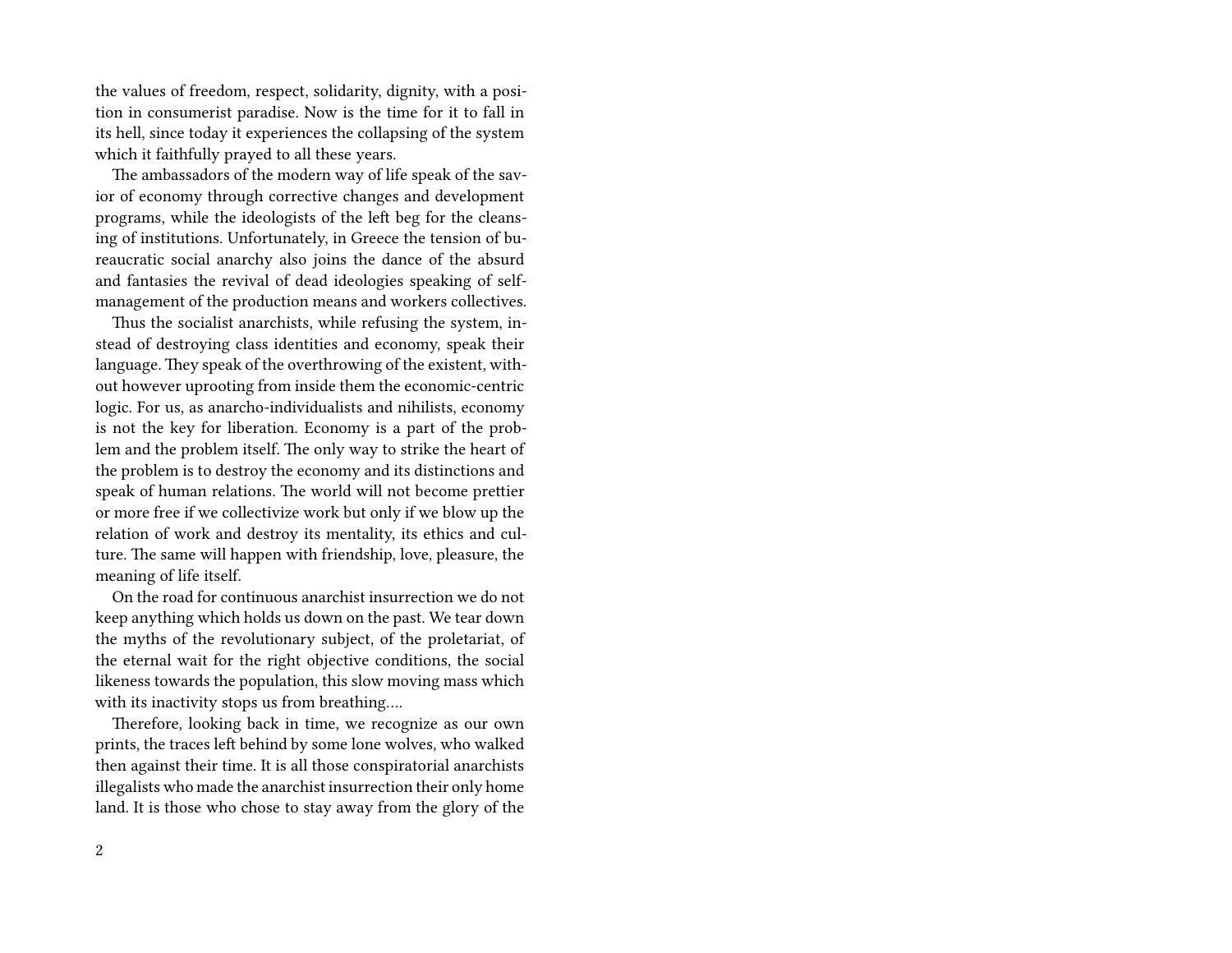dead ideologies and bureaucracy of the social anarchism which awaits the masses in order to begin its insurrection. Lone and unique they armed their desires, out aside the pathetic rot of the mob and went on to the storming of heaven.

Their star fills our eyes, the fire floods our thoughts, the vendetta of revenge beats in our hearts and, our hands embrace the guns and dynamite which they inherited to us. We live for an endless explosion of actions, thoughts, feelings, desires, which reaches the edge of the world.

There is no nostalgia, there is only today, while tomorrow is already late. Today is our turn, our life, our time.

Anarcho-individualism and nihilism, the gates of the new anarchy, invite us. In the era of generalized crisis, the sun of the new anarchy continues to rise. Now that the global economy is ill, we do not look for the "just" social cure, but on the contrary we seek the poison for its final death.

As we wrote above, life, before being strangled biologically from the economic crisis, had already been cut in its desperation, the illusions and the loneliness of modern society.

It is important therefore, to think, to feel and attack against anything which glorifies the empire of authority, against anything which preserves the religion of economy, anything which carries the death of silence and immobility. And if sometimes we seem like lone crazy people, the sure thing is that we are not alone. We live in a home full of voices, dreams, desires, laughter, melancholies, actions… Our home has no hosts and guests; it belongs to all of us. In our home we do not speak just one language but many and we always communicate with our eyes.

The basement of our home is full of weapons, explosives, plans, communiques, whatever the enemy snatches from us, our hands and desires will never remain unarmed. At the table of our home there are always spaces and glasses of wine for new friends and comrades who we never met before. There are as well some empty places for the brothers and sisters who are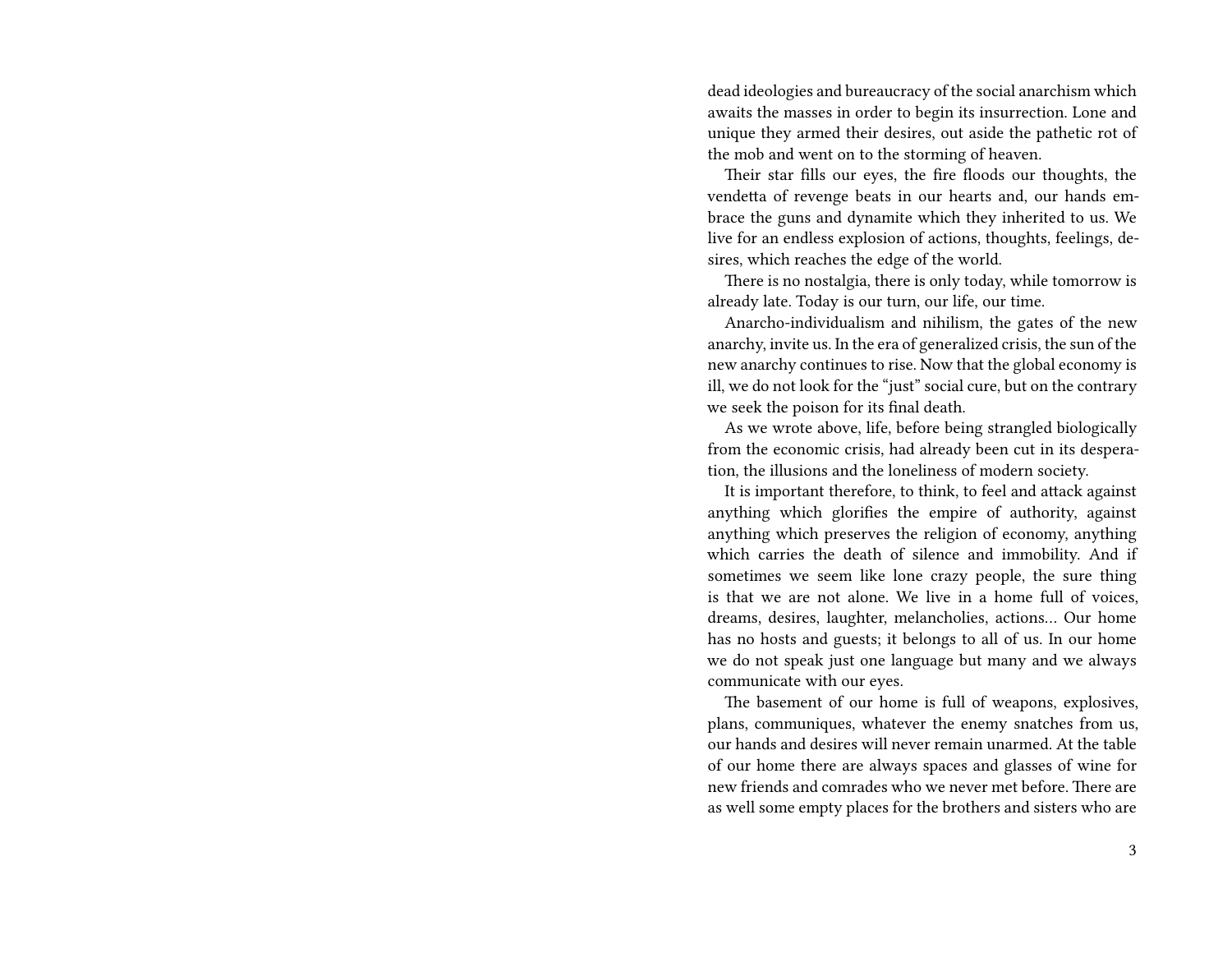absent, for our dead, for the wanted, for the imprisoned, but their glasses are always full because they are always next us too. Our home has no doors, no rooms, not even walls. Our home has no roof because it would hide the sky and stars. Our home has no windows because it would stop the wind. Our home has no street or number. Our home has no name and lives in our hearts.

Our home is FAI-IRF and we will never abandon it, neither in the easy moments nor the tough times.

FAI-IRF is the lost Atlantis of the practical theory. It is the meeting point of thought and action, imagination and the present, violence with poetry, desire with decision, the 'I' with the us…

This moment it is important that there are many dozens of anarchist individualities and cells participating in the network FAI-IRF. FAI-IRF is an illegal anarchist union of egoists which despises the gather-ism of Marxist organizations and the bureaucracy of the anarchist reformists.

There is no protocol or rules. Our only compass is our values: direct action, anarchist critique towards the social silence, international solidarity, constant insurrection… At the same time all of us anarchists of praxis preserve unquenchable the desire to continuously recreate the formation of FAI-IRF with as an epicenter the human desires. We do not even feel the need to propose to society some ready-made recipe for happiness. Our life does not need ready-made solutions. Besides, experimentation even a mistake is the best way for the discovery of freedom. From the still waters of traditional ideologies you can expect only poison.

The insurrectionist-nihilist anarchist thought remains alive, not as a flawless and final ideology, but on the contrary when it seeks the dialectic confrontation either in order to try itself by overpassing the disagreements it has to confront, or when it discovers its gaps and re creates itself with beginning point evolution. Thus, also FAI-IRF is not the end of the road of final

invoke its laws. When we chose to arm ourselves and to assassinate social peace, we knew the consequence of the choice we made. The fact that we are in the prisons of the enemy does not make us harmless. We are creating and organizing 10, 100, 1000 cells of the Informal Anarchist Federation and the Conspiracy of Cells of Fire. Neither will we become "anarchist writers" who will publish our theories from inside prison. Our words are our thoughts which were anxious to become actions. Every day, every night we breathe for them. We still have some scores to set with the existent and we keep the knife between our teeth. Our strategy is to make chaos our friend. That is where all forces of the negative are liberated. Conventions, hypocrisies, ethics, cowardices are abolished there.

Brothers and Sisters let's dare everything. Political executions, blowing up government buildings, bank robberies, arsons of symbols of authority, molotov on the cops, knifes in fascists, communiques, texts, discussions and whatever promotes the spreading of the new anarchy and the progression of the Black International of the Anarchists of Praxis.

## **DIRECT CONSTANT ANARCHIST INSURRECTION**

P.S. The text "Lone wolves are not alone… FAI/ IRF/CCF" is dedicated to our brothers and sisters all around the world, to the dead, the prisoners and those wanted…

In this difficult time we send our most warm greetings to the wanted comrades in Greece: G. Mihailidis and D. Politis, who are accused for participation in the CCF, the wanted comrade in Mexico, FR, and the imprisoned comrade Mario Lopez who was injured by an incendiary device he was transferring.

At the same time our thought and heart is next to the comrades in Italy who are experiencing repeated oppressive operations.

Strength comrades.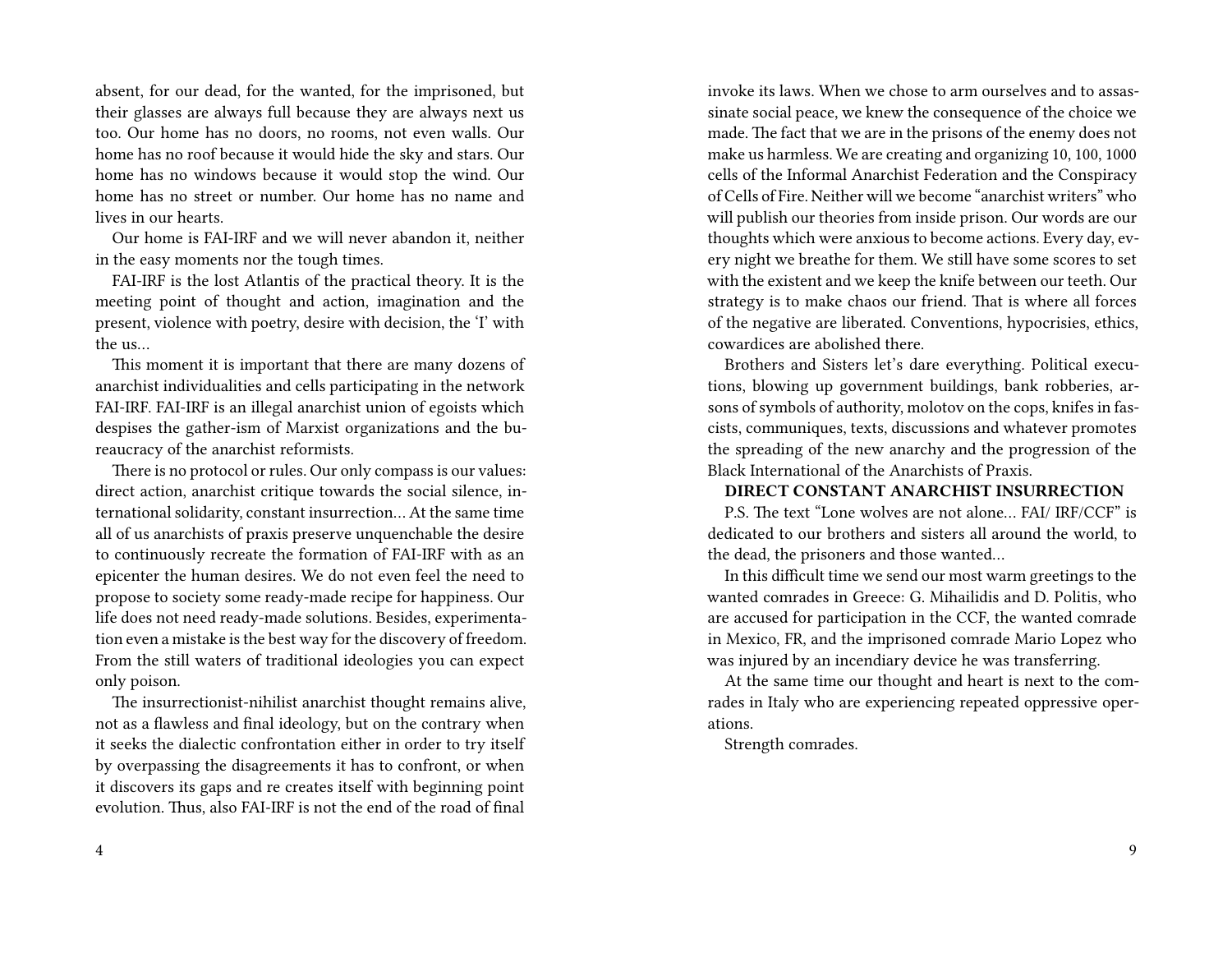senal with all anarchists of praxis where we will share ideas and practices in order to strengthen the constant anarchist insurrection against the Existing. Thus, comrades which carry inside them the wolf of praxis, but have not yet acquired technical knowledge in order to intensify their attacks against the social structures of the system, now with this proposition get access to an endless stock of destructive and chaotic ingenuity which will strengthen their fire.

Of course these practical manuals will not be considered the "holy bible" of the anarchists of praxis since they will be constantly renewed and enriched, since the experimentation and searching never stops.

Also we stress that because of the public character of the spreading of the techniques and the forms of sabotage, it is sure that the eyes of the police will constantly be on our attempt.

This is why this letter is made with special attention. Not only so the enemy cannot track us, but also so we don't give them information they don't know, helping them without meaning to, "neutralize" our attacks. For example in the presentation of a time bomb, there will always be variations so the police are confused and it is not easy to deactivate it without the danger of blowing up their bomb disposal team.

This way we strengthen the union of anarcho-individualists nihilists promoting the constant clash with the world of authority and the social mass. It's the new way of the new anarchy to attack without relying on the vague sympathy for the proletariat and the economism of classes, but instead abolishing the classes themselves. Neither rich nor poor, neither bosses nor workers, but autonomous individuals with anarchist values and choices.

At the same time we abandon the victimized image of the "social fighter", who is being attacked by the state. Several comrades of the Conspiracy of Cells of Fire and nuclei of FAI are now in prison, from where we write this text. Not for a moment however do we beg for our "rights" from the state, nor do we

utopia but one of the roads for the constant course towards anarchy.

This is why when someone reads the dozens of responsibility claims of the cells of FAI-IRF internationally they will locate some differences, even some disagreements. This is the beauty and uniqueness of the new anarchy. Besides the basic values shared by us the conspirators of the Black International, there are the specificities of each one of us which promote the constant search of our existence.

Because we will always discover independent areas of ourselves, unknown passions, unlimited desires which arm the bet of Existence, replacing the misery and correctness of economic equations which are praised by the overgrown revolutionary ideologies.

Today FAI-IRF is not simply an idea, just as the Conspiracy of Cells of Fire is not limited to the land of the Greek state. Our desire is to not drain ourselves at making our existence known. Our spreading to dozens of countries transfers us to an asymmetric threat for the interior of the states. The CCF of Mexico transforms the words into fire, in Russia and Belarus the Conspiracy transforms the frozen rooftops into lava, and in Italy the Olga cell of FAI writes its own poetry with bullets. At the same time dozens of conspirators in Chile, Ecuador, Bolivia, Peru, Brazil, Spain, England, Poland, Greece, Indonesia, Australia conspire with chaos and transfer the fire of anarchy into the foundations of the existent.

This is why we constantly create new invisible crossroads of meeting and communication in order to talk about the death of the existence and the storm of new anarchy. We want our fire to be written in all languages. Tireless comrades constantly translate prisoners texts, books, responsibility claims, while at the same time solidarity is internationalized and the FAI-IRF network becomes the Lernaen Hydra of the new anarchy. For every arrest of a cell, two new ones are ready to attack.